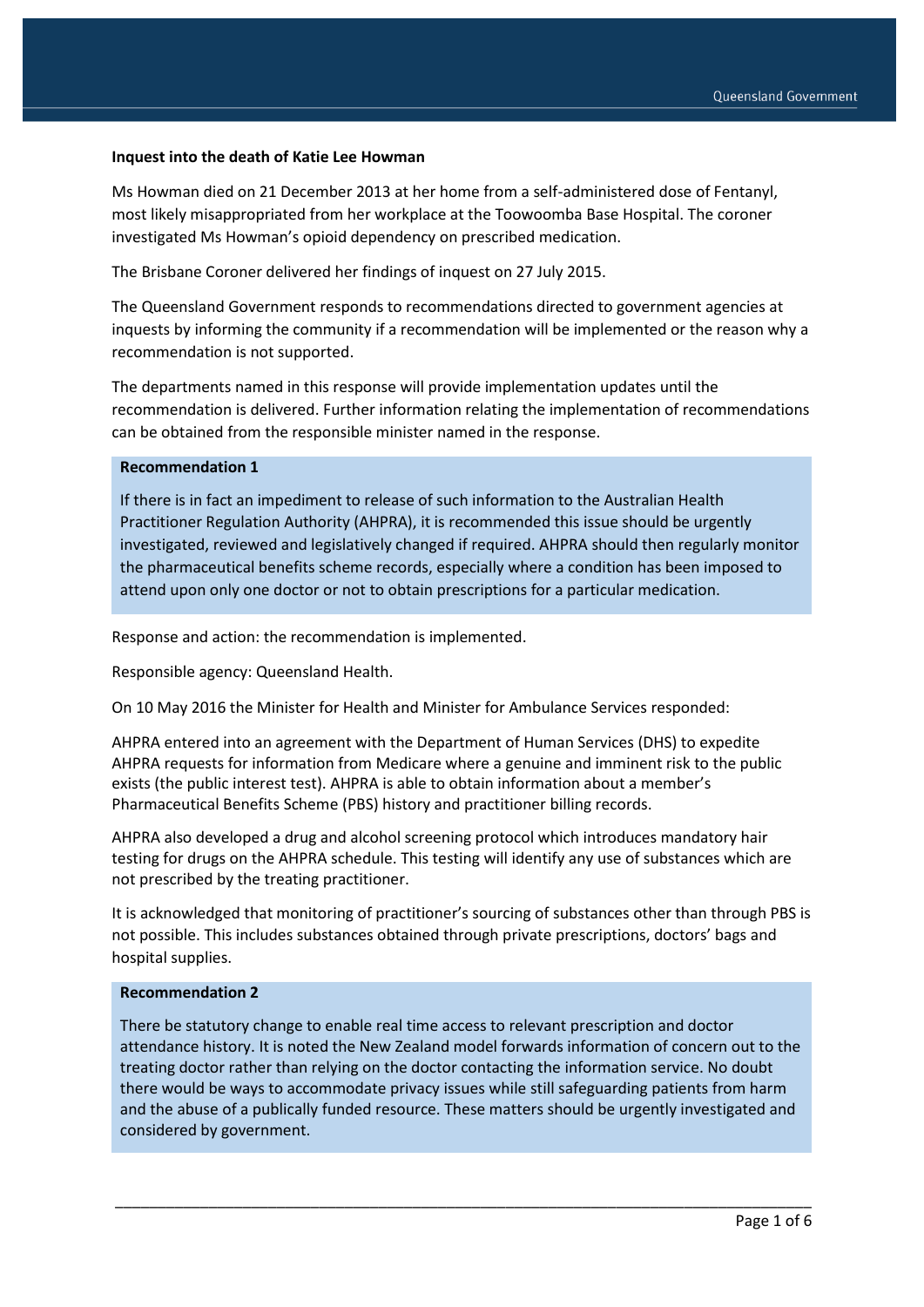Response and action: the recommendation is implemented.

Responsible agency: Queensland Health.

On 10 May 2016 the Minister for Health and Minister for Ambulance Services responded:

The Department of Health is considering this recommendation. An update will be provided in mid-2016.

## **On 12 September 2016 the Minister for Health and Minister for Ambulance Services responded:**

The Department of Health implemented the coroner's recommendation when it investigated and considered real-time reporting.

The department provides a prescription drug monitoring system, 24 hour/seven day a week telephone enquiry service for medical practitioners; however the information is not updated in real time.

Queensland Health supports real-time reporting and has proposed to the Commonwealth Government that the Commonwealth lead a process to develop a fully costed nationwide project to allow uniform development of such a system across all states and territories. Appropriate changes to *Health (Drugs & Poisons) Regulation 1996* will need to be made to enable real-time reporting as there is currently no timely reporting mechanism to meet compliance requirements. In the meantime, Queensland Health is investigating the enhancement of the medical practitioner telephone enquiry service and increasing the frequency of dispensed prescriptions from community pharmacies.

# **Recommendation 3**

The Australian Health Practitioner Regulation Authority (AHPRA) should also routinely seek doctor attendance and prescription history of health practitioners under supervision. If there are legislative restrictions impeding their ease of timely access to information, these should be reviewed.

Response and action: the recommendation is implemented.

Responsible agency: Queensland Health.

On 10 May 2016 the Minister for Health and Minister for Ambulance Services responded:

AHPRA entered into an agreement with the Department of Human Services (DHS) to expedite AHPRA requests for information from Medicare where a genuine and imminent risk to the public exists (the public interest test). AHPRA is able to obtain information about a member's Pharmaceutical Benefits Scheme (PBS) history and practitioner billing records.

AHPRA requires practitioners, subject relevant restrictions, to undertake treatment and only take prescribed or approved medication by the treating practitioner. AHPRA sources information from Medicare to exclude attendance with other practitioners.

### **Recommendation 4**

It is recommended that Dr Phillipson's advice be considered. He suggested a more limited requirement to report to Australian Health Practitioner Regulation Authority (AHPRA) would meet both the public safety requirement for AHPRA while providing the most therapeutic environment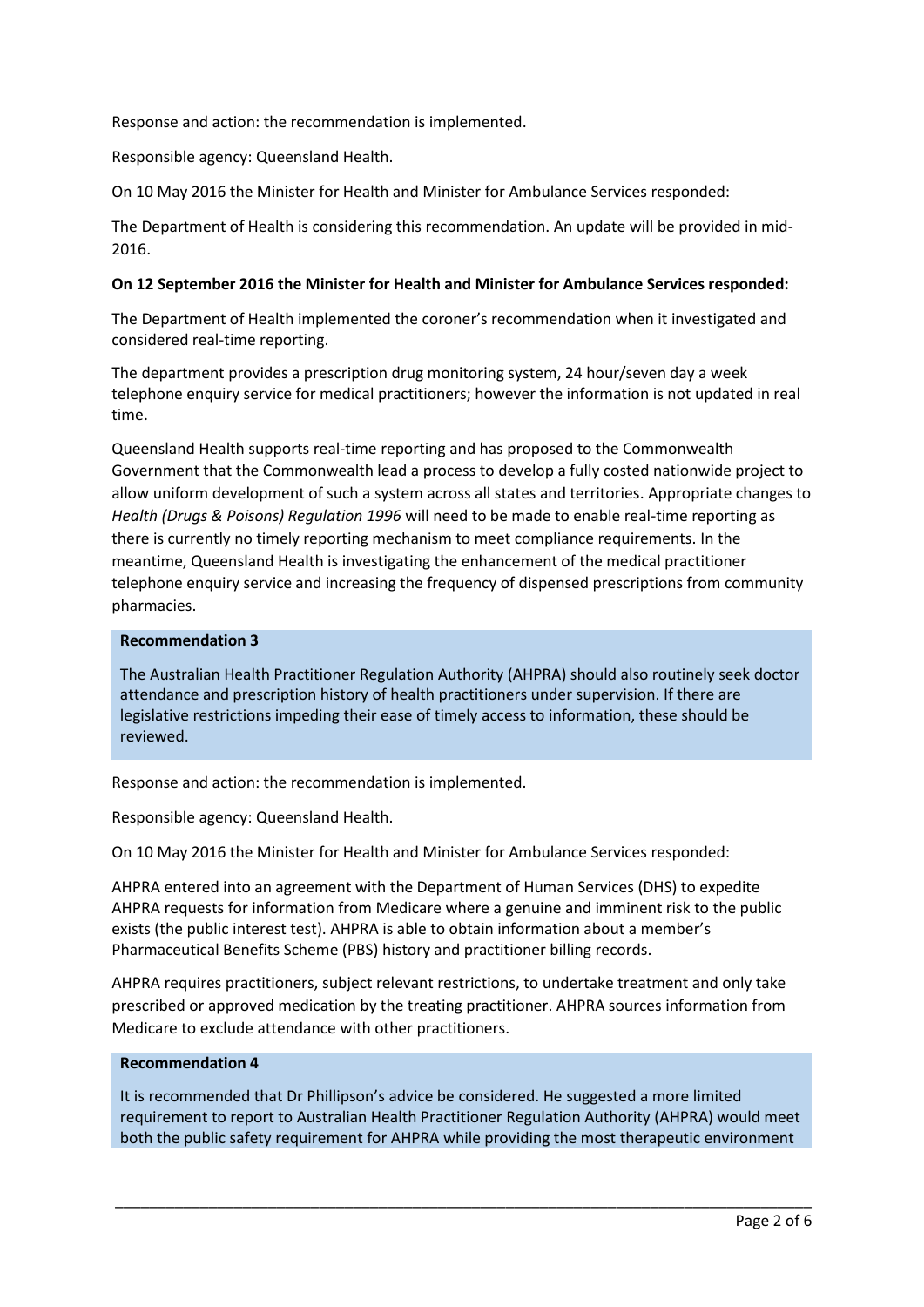for the health practitioner to receive treatment. He suggested a treating doctor report to AHPRA the following:

- that the person was being treated
- was compliant with treatment
- when it is possible the person might be able to gradually return to work given their condition.

He also recommended expanding and continuing education around the issue by AHPRA, the Office of the Health Ombudsman and by the College of Psychiatrists and the College of General Practitioners.

Response and action: the recommendation is implemented.

Responsible agency: Queensland Health.

On 10 May 2016 the Minister for Health and Minister for Ambulance Services responded:

AHPRA implemented the coroner's recommendation when it considered Mr Phillipson's advice at inquest. AHPRA reports that the Australian Health Workforce Ministerial Council did not accept the recommendation at this time and will consider a national approach to mandatory notifications upon receipt of additional advice.

AHPRA will continue to use the national restrictions library which limits the type of information required from treating practitioners to report ongoing treatment and compliance with treatment.

### **Recommendation 5**

The Australian Health Practitioner Regulation Authority (AHPRA) consider whether there is scope within their role to also adopt and provide a more rehabilitative capability, such as the Nursing and Midwifery Health Program in Victoria. Alternatively, such resourcing could be considered by government to directly fund a service which solely provides rehabilitation service and is exempted from any requirement to report to AHPRA while a practitioner is receiving treatment.

Response and action: the recommendation is implemented.

Responsible agency: Queensland Health.

On 10 May 2016 the Minister for Health and Minister for Ambulance Services responded:

AHPRA implemented the coroner's recommendation when it considered whether there is scope with in their role to provide a more rehabilitative capability. However, it was determined that it is not AHPRA's role to rehabilitate practitioners, but rather to protect the health and safety of the public by ensuring that only health practitioners who are suitably trained and qualified to practise in a competent and ethical manner are registered. When AHPRA becomes aware of concerns about a health practitioner, AHPRA protects the public by taking timely and necessary action under the national law.

The Medical Board of Australia signed an agreement with the Australian Medical Association for the delivery of nationally consistent external health programs, to be available to all medical practitioners and medical students, no matter where they live. The board will fund the health programs, using existing resources from medical practitioners' registration fees, but will not be involved in the establishment or running of the services.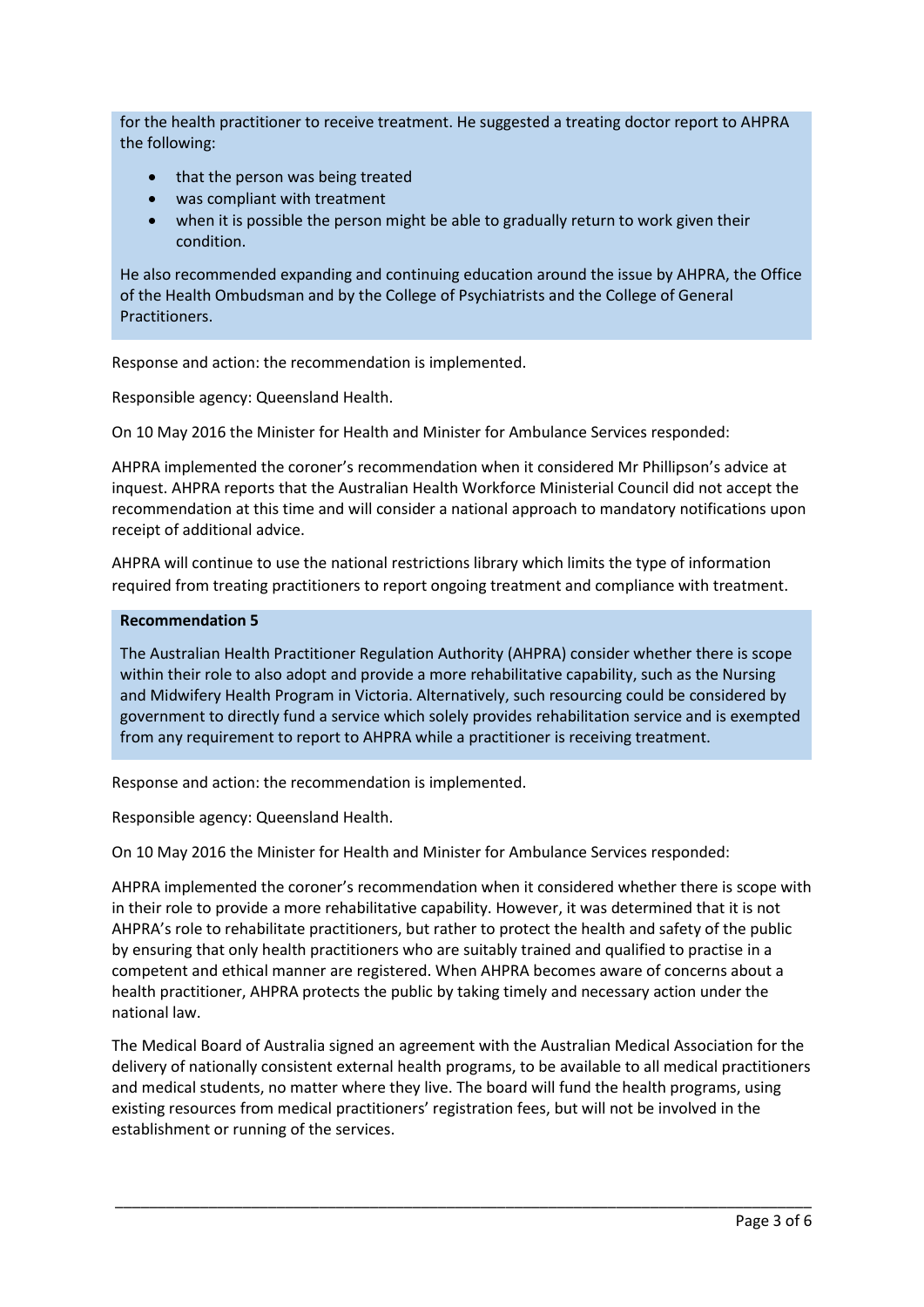The Nursing and Midwifery Board of Australia also announced that it will fund a new health support service for all registered nurses and midwives and students enrolled in approved nursing and midwifery courses. The service will be designed to ensure that nurses and midwives can access support if they are impaired or at risk of impairment.

AHPRA and the boards would be supportive of any rehabilitation program which could lead to better protection of the public; however, in order to ensure that their primary consideration of public protection is met, such a program would not exempt practitioners from reporting requirements.

### **Recommendation 6**

Access to Medicare rebates for drug testing ordered by the Australian Health Practitioner Regulation Authority should logically also be considered.

Response and action: the recommendation is agreed in part and is implemented.

Responsible agency: Queensland Health.

On 10 May 2016 the Minister for Health and Minister for Ambulance Services responded:

AHPRA implemented the coroner's recommendation when it considered whether to include access to Medicare rebates for drug testing ordered by AHPRA. However, section 16A of the *Health Insurance Act 1973* states that Medicare benefits in relation to pathology services, that a Medicare benefit is not payable in respect of a pathology service unless the service was determined to be necessary by a treating practitioner. Since drug and alcohol screening requirements are imposed by national boards as part of the restrictions on registration for impaired practitioners and are not required by a treating practitioner they are not eligible for Medicare rebates.

In July 2015, AHPRA agreed with national boards a single funding model for drug and alcohol screening for all registered health practitioners as follows:

- the board meets the cost of screening at assessment and where any additional screening is required on review of registration restrictions (noting that such additional screening would be rarely required as assessors will have available to them all results of screening conducted to the time of the assessment), and
- the registrant meets the cost of ongoing screening.

In approving the single funding model a financial hardship policy was also approved. The policy provides for any practitioner or student required to undertake drug and alcohol screening may apply in writing for financial hardship assistance which, if approved, will result in the relevant national board bearing the costs of screening if the applicant complies with the drug and alcohol screening protocol.

#### **Recommendation 7**

It is recommended that hospitals managing a health practitioner in the workplace who is subject to Australian Health Practitioner Regulation Authority supervision consider the lessons learned from the experience of the Toowoomba Hospital. In the aftermath of their co-worker's death, staff agreed for the future to notify managers/team leaders verbally or in writing if they were concerned regarding the behaviours of a co-worker in a work unit. If a staff member was maintained in a work unit with restrictions placed on their practice, the staff member would have to agree to disclosing restrictions to other staff members working with them as part of the agreement. It is suggested that Queensland Health consider this kind of agreement in the context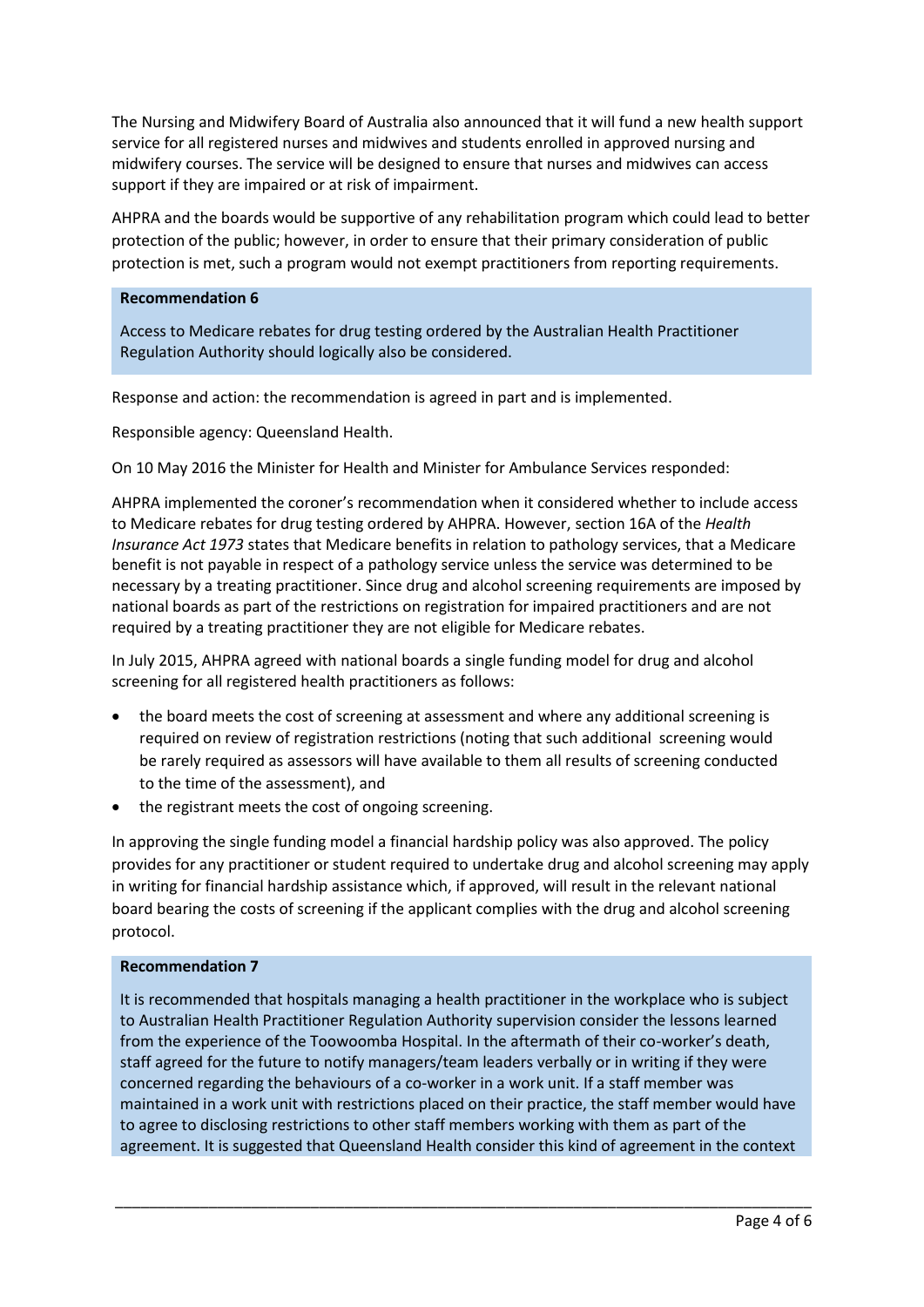of caring for co-worker's emotional wellbeing and professional reputations as well as those of the practitioner under management.

Response and action: the recommendation is implemented.

Responsible agency: Queensland Health.

On 10 May 2016 the Minister for Health and Minister for Ambulance Services responded:

The Queensland Health Human Resource Branch will form a working party to consider the coroner's recommendation and determine the feasibility of developing a policy and guideline in relation to fitness for duty, specifically in relation to employees who are affected by alcohol and drugs. An update will be provided in mid-2016.

# **On 12 September 2016 the Minister for Health and Minister for Ambulance Services responded:**

The Queensland Health Human Resource Branch formed a working party to develop a policy and guideline in relation to fitness for duty, specifically in relation to employees affected by alcohol and other drugs. The working party has representation from hospital and health services, employee representative groups and the alcohol and other drug service.

The working party will continue to meet on a fortnightly basis. It is anticipated that a policy and guideline will be drafted by the end of 2016.

# **On 25 January 2018 the Minister for Health and Minister for Ambulance Services responded:**

Queensland Health considered the lessons learned from the experience in Toowoomba and the coroner's suggestion of an agreement in the context of caring for co-worker's emotional wellbeing and professional reputations as well as those of the practitioner under management.

Following a period of consultation with all relevant stakeholders, the working group finalised the policy and guideline in December 2016. This policy applies to the Department of Health and is easily adaptable for use within hospital and health services. The aim of the policy and guideline is to:

- Define clear expectations in relation to expected standards of behaviour when attending work, particularly in relation to attendance at work whilst under the influence of alcohol or other drugs.
- Provide appropriate support to employees who identify a health problem related to the use of alcohol or other drugs.
- Ensure the Department of Health meets its statutory obligations and duty of care to provide a safe working environment and to keep all employees free from harm.
- Provide line managers with the skills to identify and manage issues in the workplace related to alcohol and other drugs through appropriate training, education, support, tools and resources.

Publication of the amended policy and guideline is in the planning phase.

### **The Minister for Health and Minister for Ambulance Services updated:**

Under the *Health Practitioner Regulation National Law Act 2009,* it is **mandatory** for registered health practitioners and their employers to inform the Australia Health Practitioner Registration Agency (AHPRA) if they have formed a reasonable belief that a registered health practitioner has